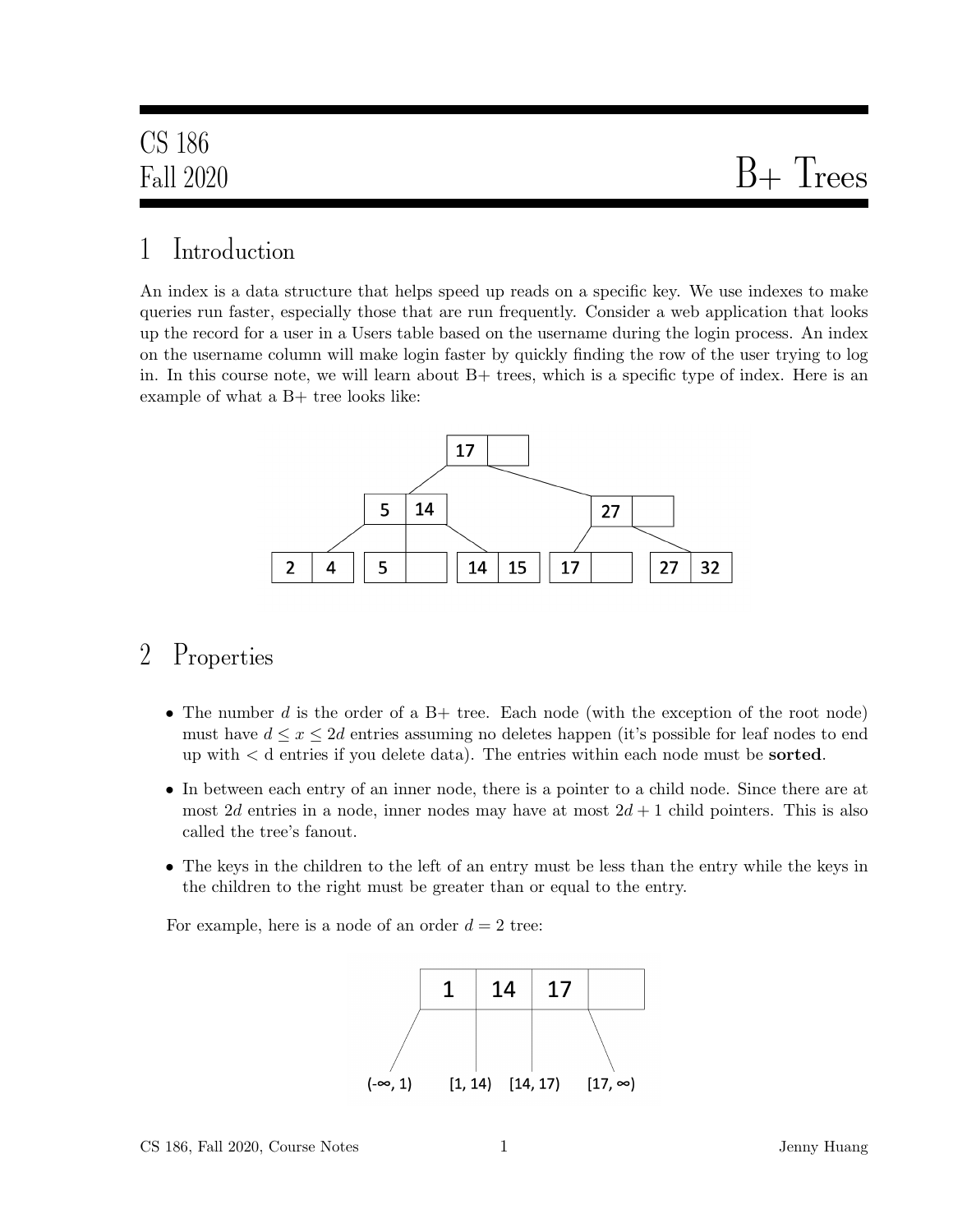Note that the node satisfies the order requirement  $(d \le x \le 2d)$  because  $d = 2$  and this node has 3 entries which satisfies  $2 \leq x \leq 4$ .

- Because of the sorted and children property, we can traverse the tree down to the leaf to find our desired record. This is similar to BSTs (Binary Search Trees).
- Every root to leaf path has the same number of edges this is the height of the tree. In this sense,  $B+$  trees are **always** balanced. In other words, a  $B+$  tree with just the root node has height 0.
- Only the leaf nodes contain records (or pointers to records this will be explained later). The inner nodes (which are the non-leaf nodes) do not contain the actual records.

For example, here is an order  $d = 1$  tree:



### 3 Insertion

To insert an entry into the B+ tree, follow this procedure:

- (1) Find the leaf node L in which you will insert your value. You can do this by traversing down the tree. Add the key and the record to the leaf node in order.
- (2) If L overflows (L has more than  $2d$  entries)...
	- (a) Split into  $L_1$  and  $L_2$ . Keep d entries in  $L_1$  (this means  $d+1$  entries will go in  $L_2$ ).
	- (b) If L was a leaf node,  $\text{COPY } L_2$ 's first entry into the parent. If L was not a leaf node, **MOVE**  $L_2$ 's first entry into the parent.
	- (c) Adjust pointers.
- (3) If the parent overflows, then recurse on it by doing step 2 on the parent.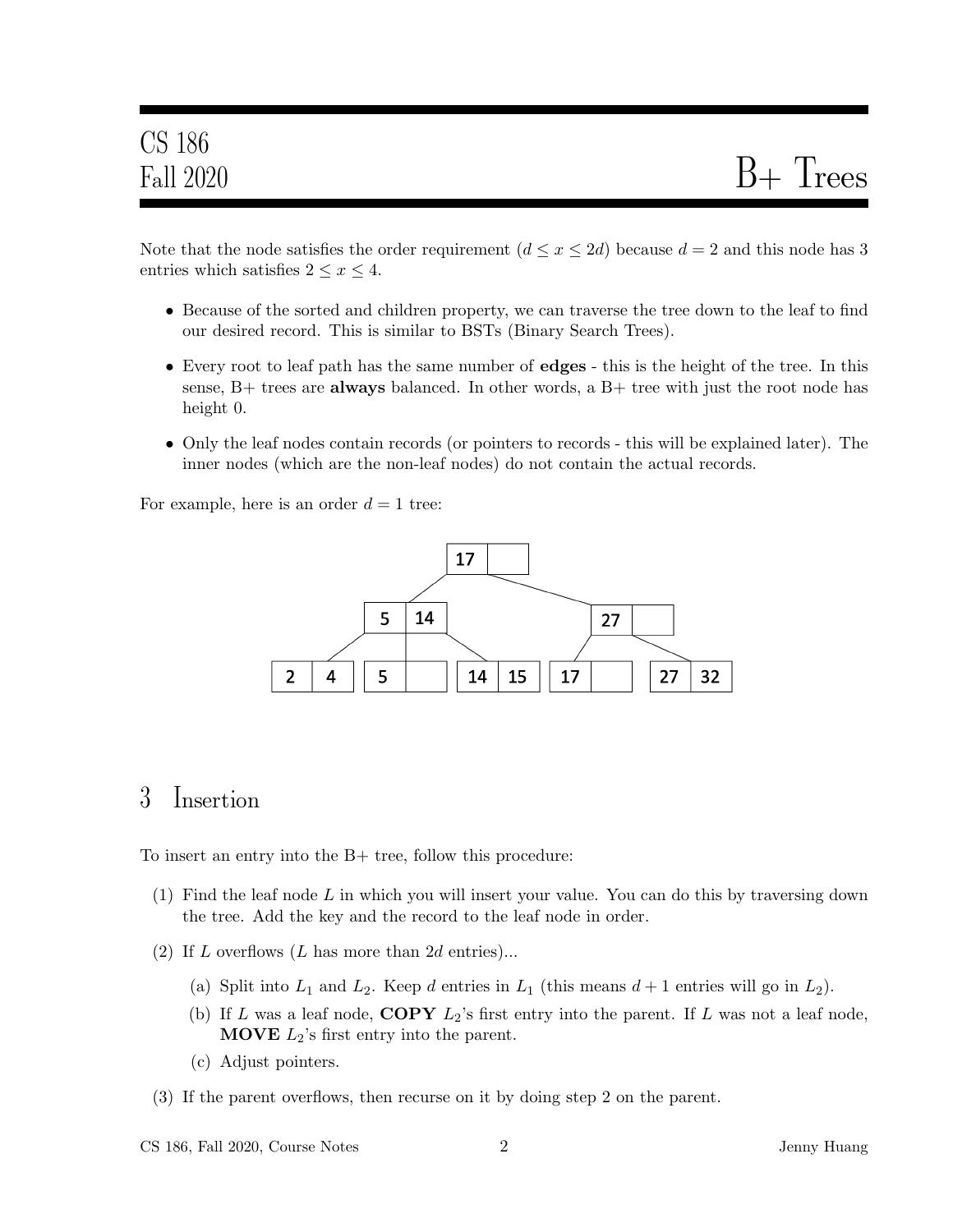# CS 186  $Fall 2020$   $B+Trees$

Note: we want to COPY leaf node data into the parent so that we don't lose the data in the leaf node. Remember that every key that is in the table that the index is built on must be in the leaf nodes! Being in a inner node does not mean that key is actually still in the table. On the other hand, we can **MOVE** inner node data into parent nodes because the inner node does not contain the actual data, they are just a reference of which way to search when traversing the tree.

Let's take a look at an example to better understand this procedure! We start with the following order  $d = 1$  tree:



Let's insert 19 into our tree. When we insert 19, we see that there is space in the leaf node with 17:



Now let's insert 21 into our tree. When we insert 21, it causes one of the leaf nodes to overflow. Therefore, we split this leaf node into two leaf nodes as shown below: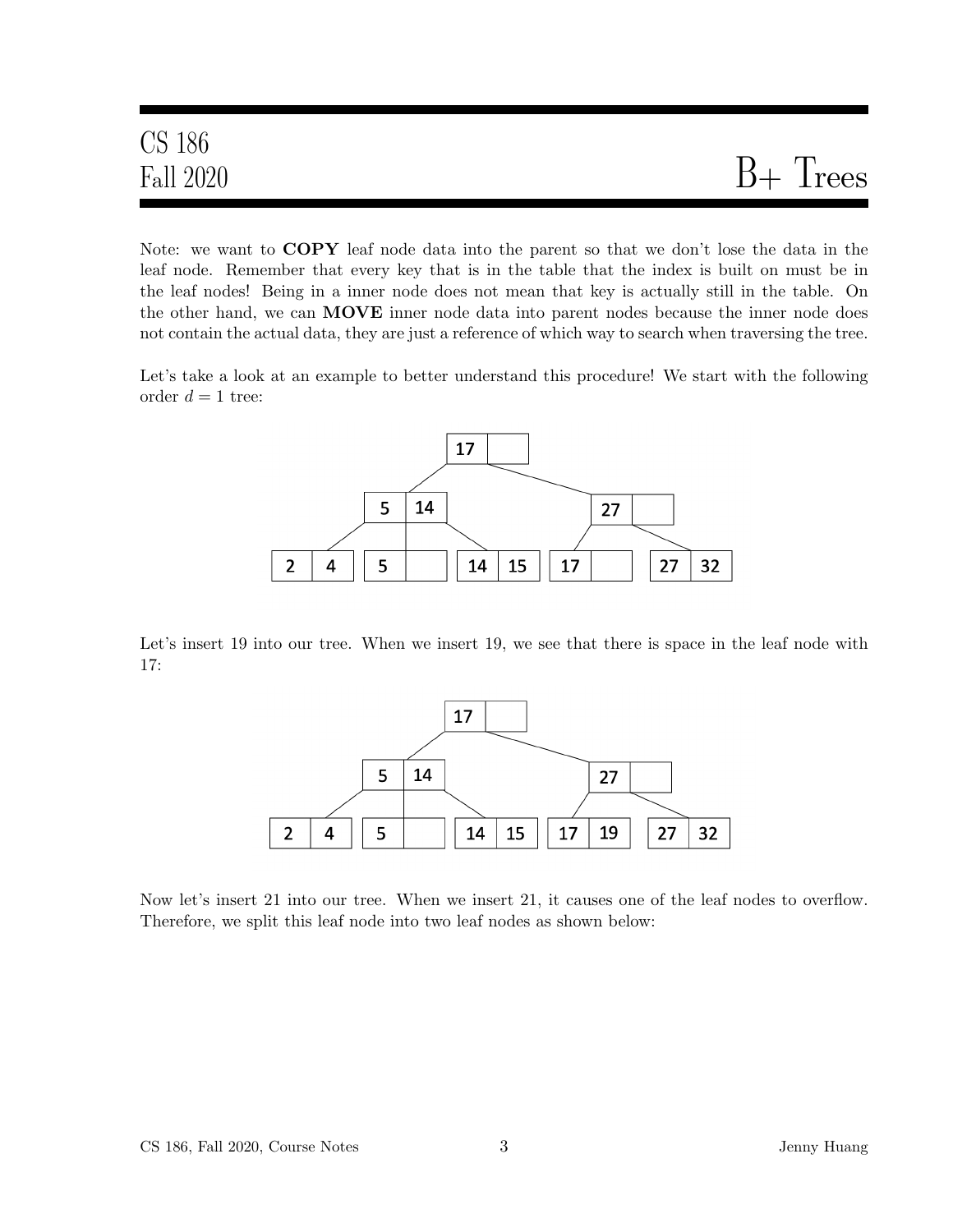

 $L_1$  is the leaf node with 17, and  $L_2$  is the leaf node with 19 and 21.

Since we split a leaf node, we will  $\text{COPY}$   $L_2$ 's first entry up to the parent and adjust pointers. We also sort the entries of the parent to get:



Let's do one more insertion. This time we will insert 36. When we insert 36, the leaf overflows so we will do the same procedure as when we inserted 21 to get: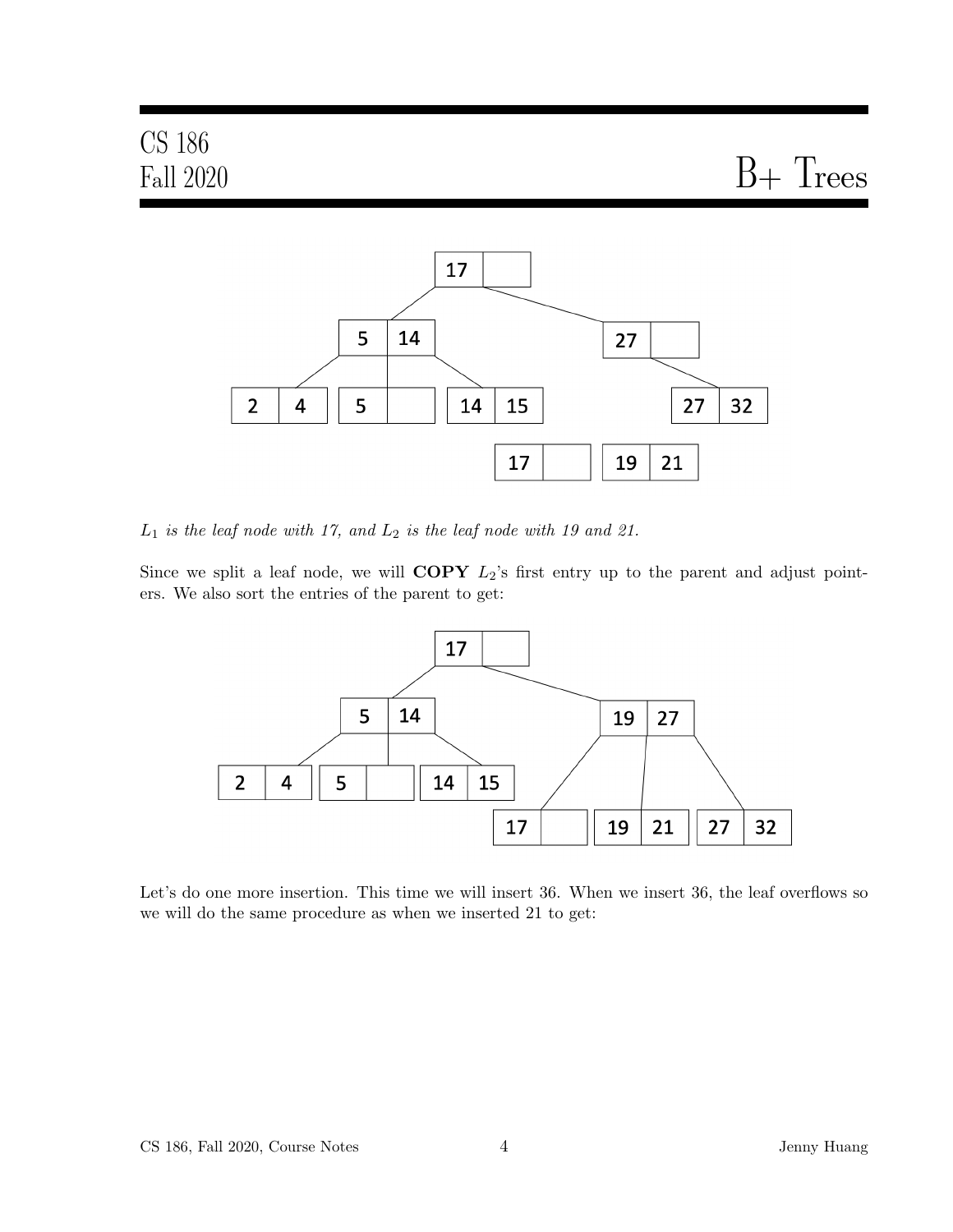#### CS 186  $Fall 2020$   $B+ Trees$  $\overline{2}$

Notice that now the parent node overflowed, so now we must recurse. We will split the parent node to get:



 $L_1$  is the inner node with 19, and  $L_2$  is inner the node with 27 and 32.

Since it was an inner node that overflowed, we will **MOVE**  $L_2$ 's first entry up to the parent and adjust pointers to get: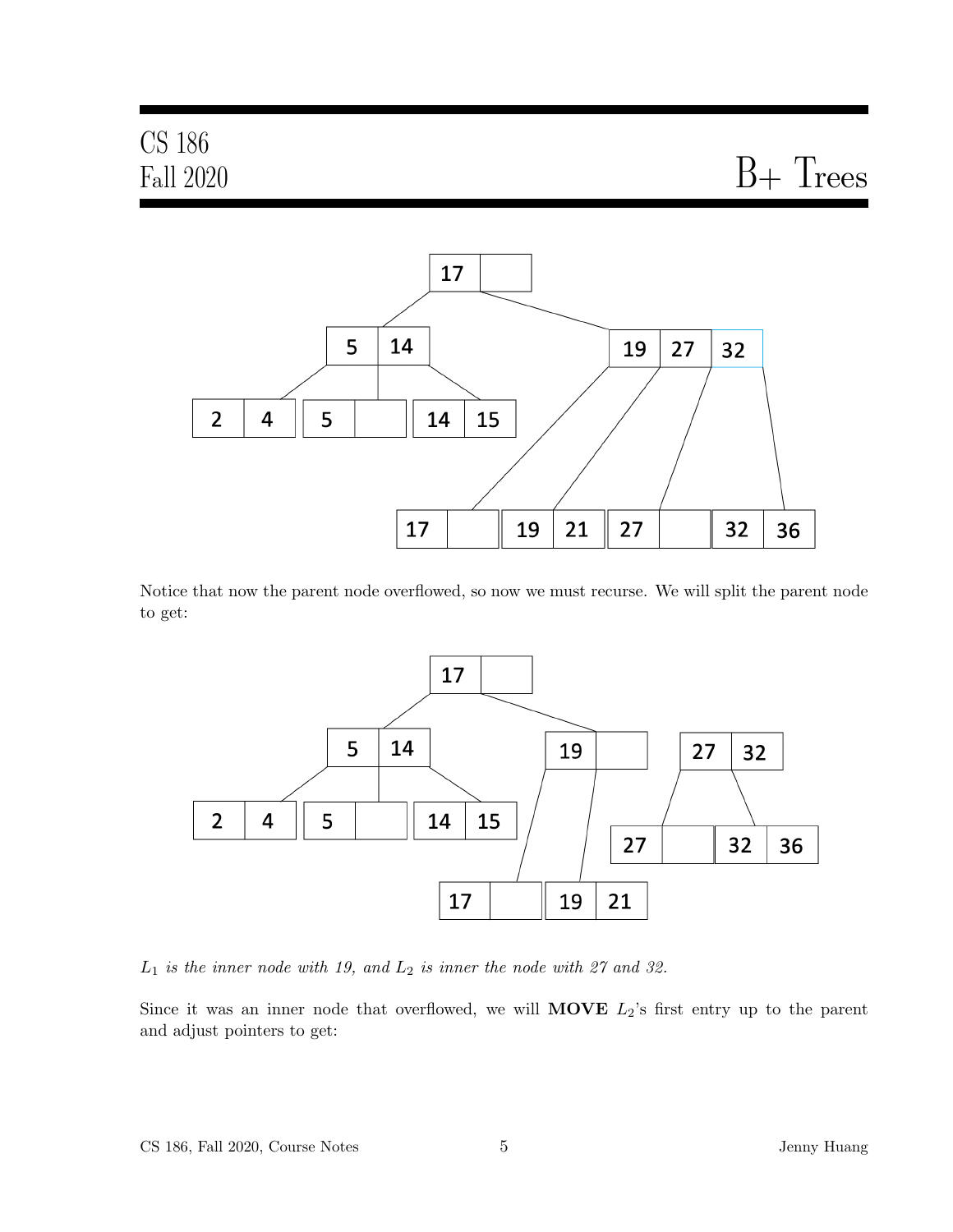$Fall 2020$   $B+Trees$ 



# 4 Deletion

To delete a value, just find the appropriate leaf and delete the unwanted value from that leaf. That's all there is to it. (Yes, technically we could end up violating some of the invariants of a B+ tree. That's okay because in practice we get way more insertions than deletions so something will quickly replace whatever we delete.)

Reminder: We never delete inner node keys because they are only there for search and not to hold data.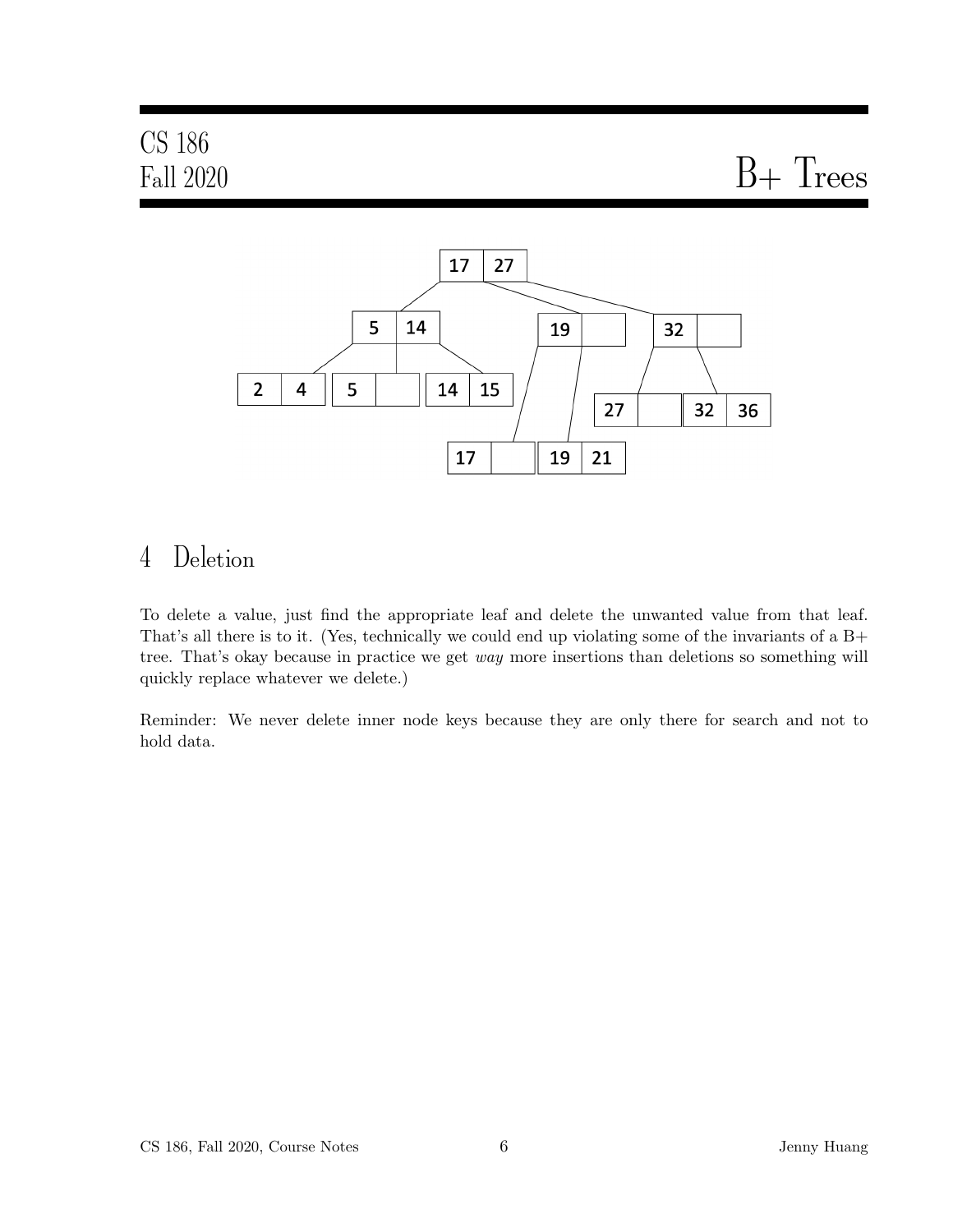## 5 Storing Records

Up until now, we have not discussed how the records are actually stored in the leaves. Let's take a look at that now. There are three ways of storing records in leaves:

#### • Alternative 1

In the Alternative 1 scheme, the leaf pages are the data pages. Rather than containing pointers to records, the leaf pages contain the records themselves.



#### • Alternative 2

In the Alternative 2 scheme, the leaf pages hold pointers to the corresponding records.

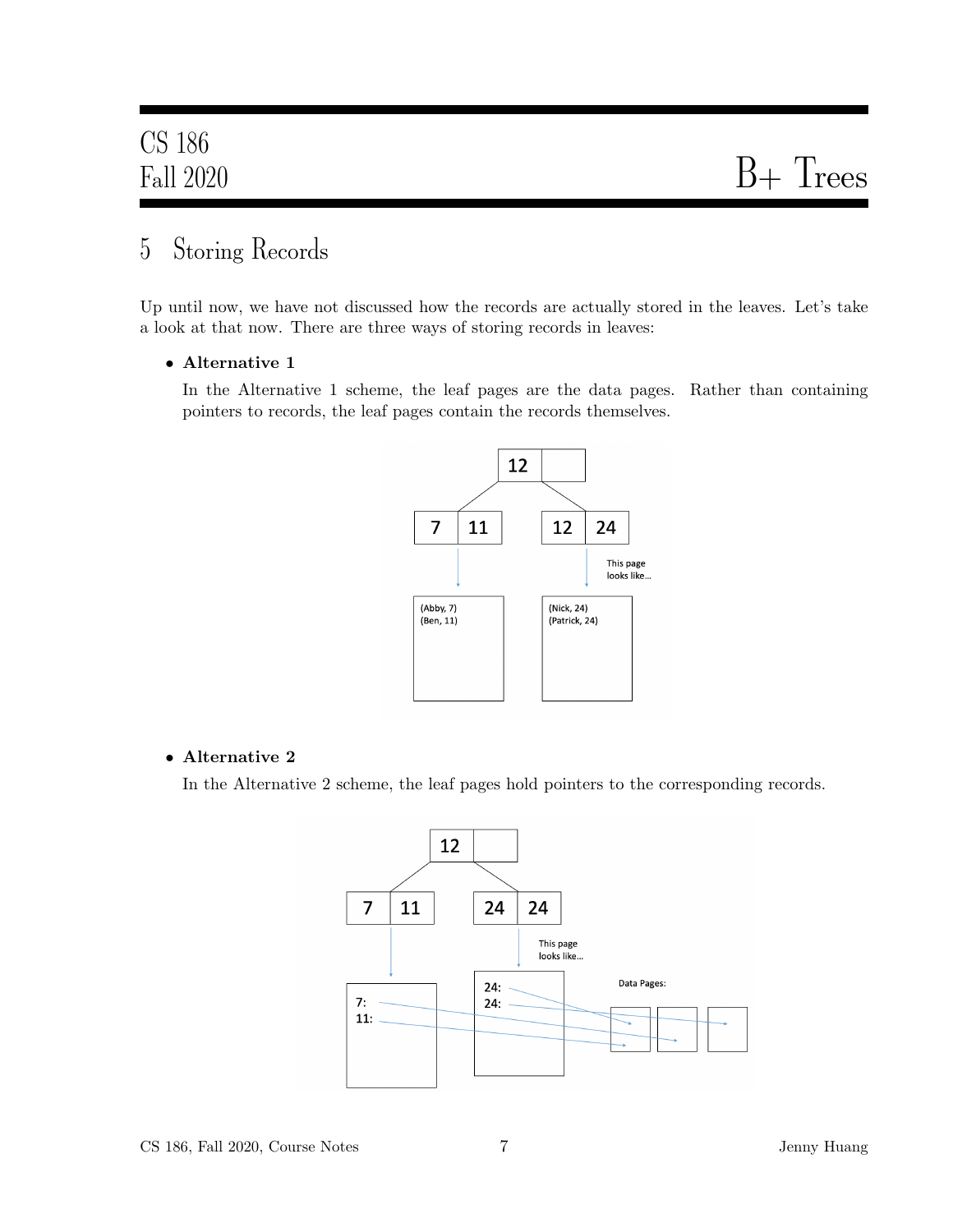#### • Alternative 3

In the Alternative 3 scheme, the leaf pages hold lists of pointers to the corresponding records. This is more compact than Alternative 2 when there are multiple records with the same leaf node entry.

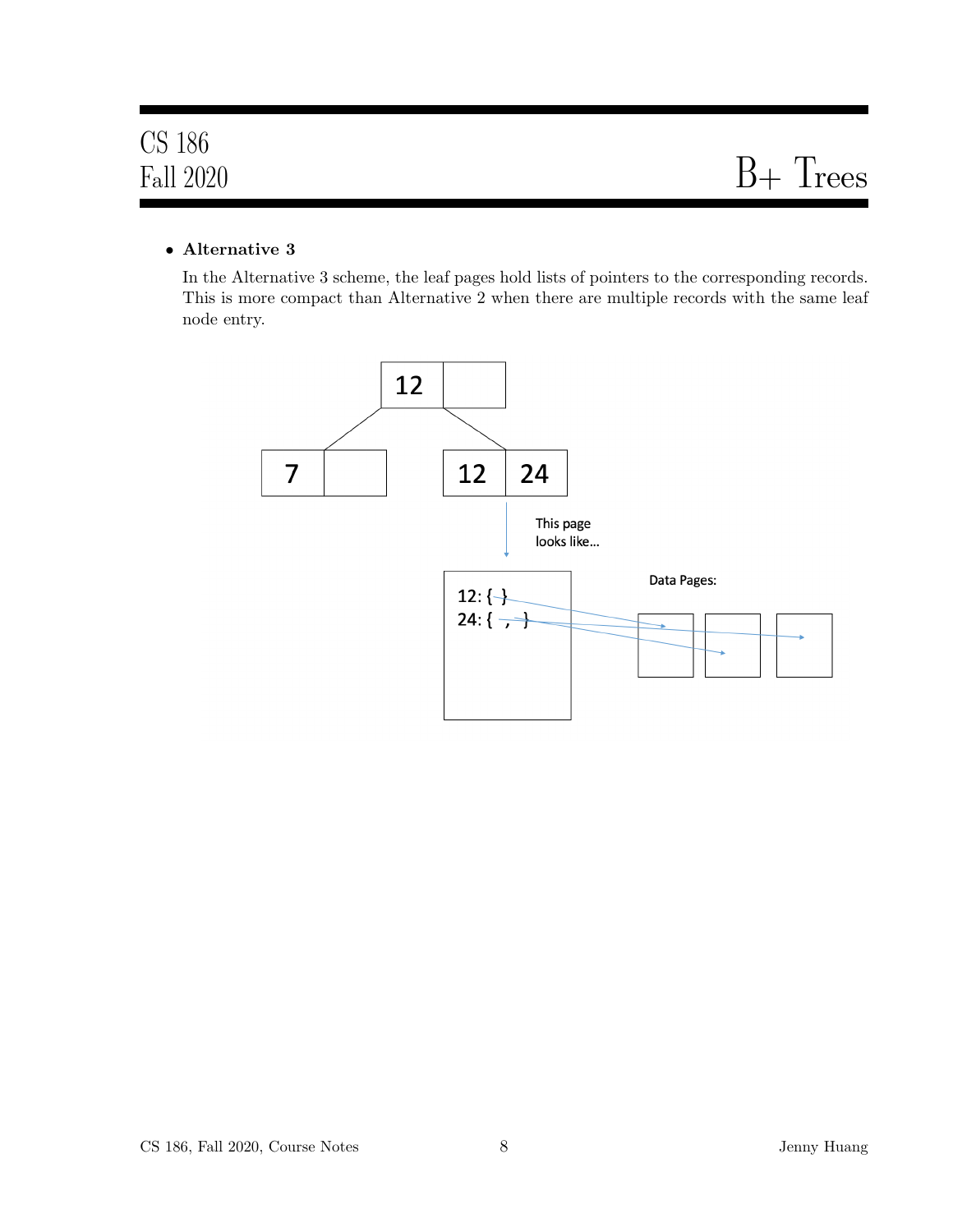# 6 Clustering

Now that we've discussed how records are stored in the leaf nodes, we will also discuss how data on the data pages are organized. Clustered/unclustered refers to how the data pages are structured. Unclustering only applies to Alternative 2 or 3.

#### • Unclustered

In an unclustered index, the data pages are complete chaos. Thus, odds are that you're going to have to read a separate page for each of the records you want. For instance, consider this illustration:



In the figure above, if we want to read records with 12 and 24, then we would have to read in each of the data pages they point to in order to retrieve all the records associated with these keys.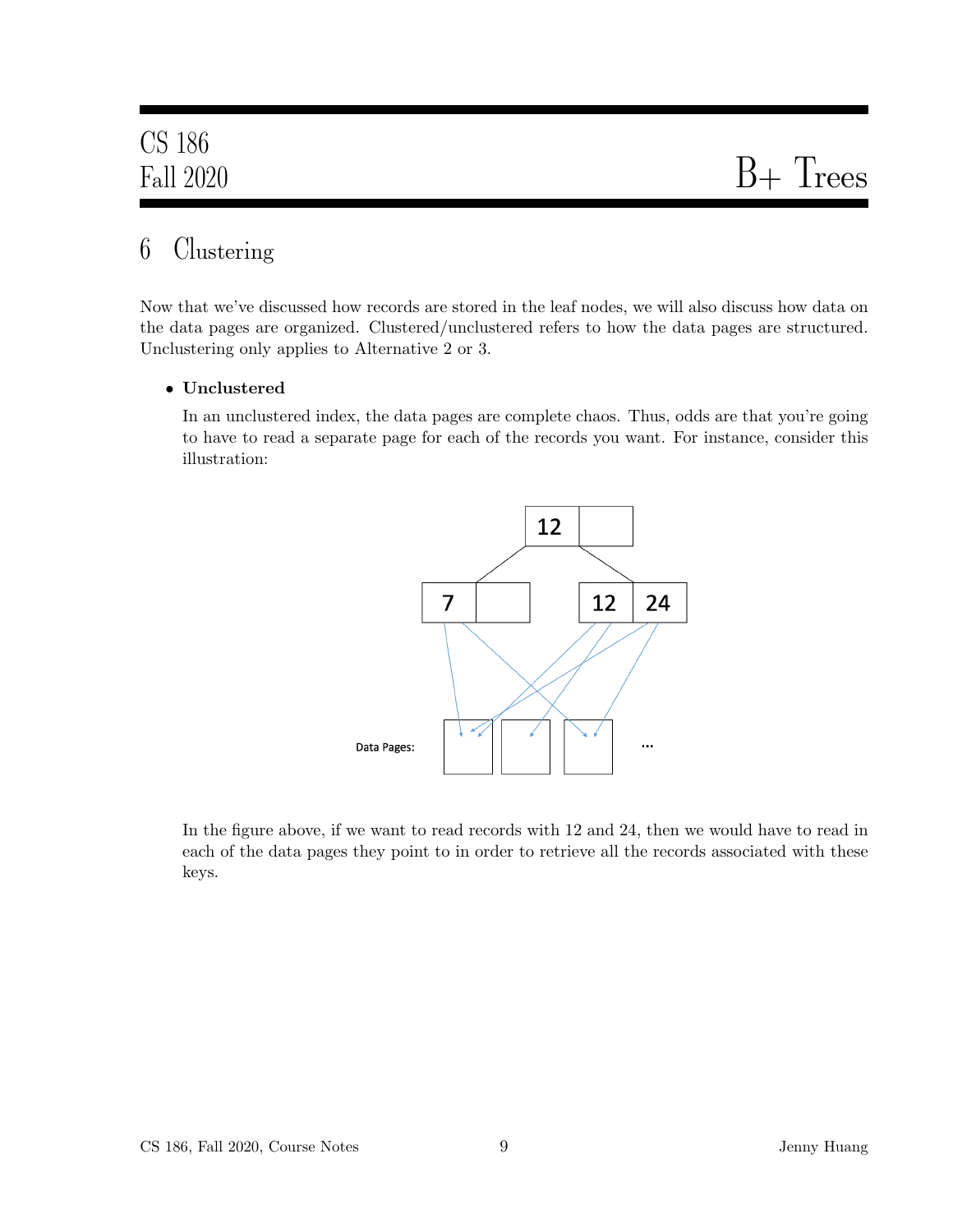# $Fall 2020$   $B+Trees$

#### • Clustered

In a clustered index, the data pages are sorted on the same index on which you've built your B+ tree. This does not mean that the data pages are sorted exactly, just that keys are roughly in the same order as data. The difference in  $I/O$  cost therefore comes from caching, where two records with close keys will likely be in the same page, so the second one can be read from the cached page. Thus, you typically just need to read one page to get all the records that have a common / similar key. For instance, consider this illustration:



In the figure above, we can read records with 7 and 12 by reading 2 pages. If we do sequential reads of the leaf node values, the data page is largely the same. In conclusion,

- UNCLUSTERED =  $\sim 1$  I/O per record.
- CLUSTERED =  $\sim 1$  I/O per page of records.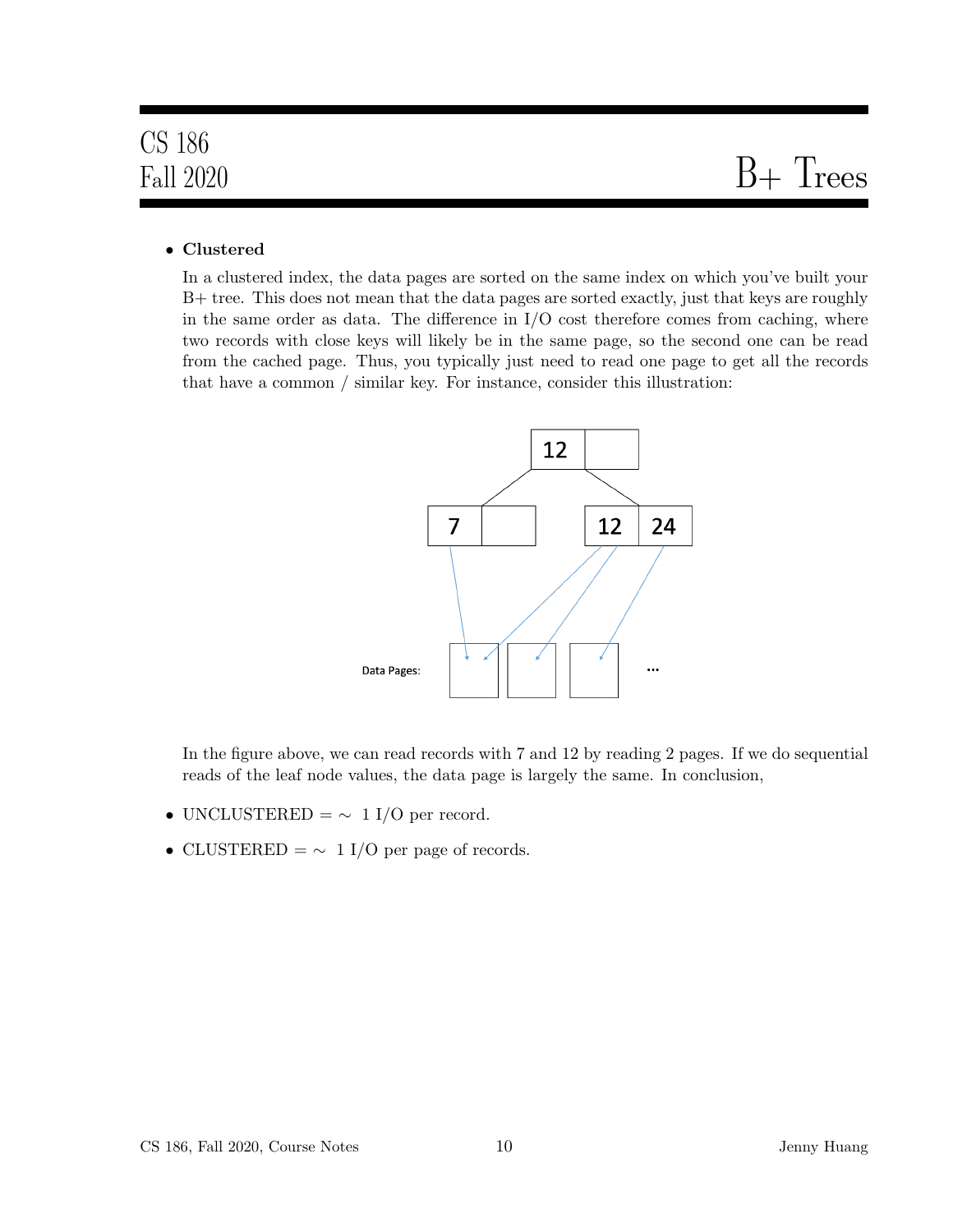# 7 Counting IO's

Here's the general procedure. It's a good thing to write on your cheat sheet:

- (1) Read the appropriate root-to-leaf path.
- (2) Read the appropriate data page(s). If we need to read multiple pages, we will allot a read IO for each page. In addition, we account for clustering for Alt. 2 or 3 (see below.)
- (3) Write data page, if you want to modify it. Again, if we want to do a write that spans multiple data pages, we will need to allot a write IO for each page.
- (4) Update index page(s).

Let's look at an example. See the following **Alternative 2 Unclustered**  $B+$  tree:



We want to delete the only 11-year-old from our database. How many I/O's will it take?

- One I/O for each of the 2 relevant index pages (an index page is an inner node or a leaf node).
- One I/O to read the data page where the 11-year-old's record is. Once it's in memory we can delete the record from the page.
- One I/O to write the modified data page back to disk.
- Now that there are no more 11-year-olds in our database we should remove the key "11" from the leaf page of our B+ tree, which we already read in Step 1. We do so, and then it takes one I/O to write the modified leaf page to disk.
- Thus, the total cost to delete the record was 5 I/Os.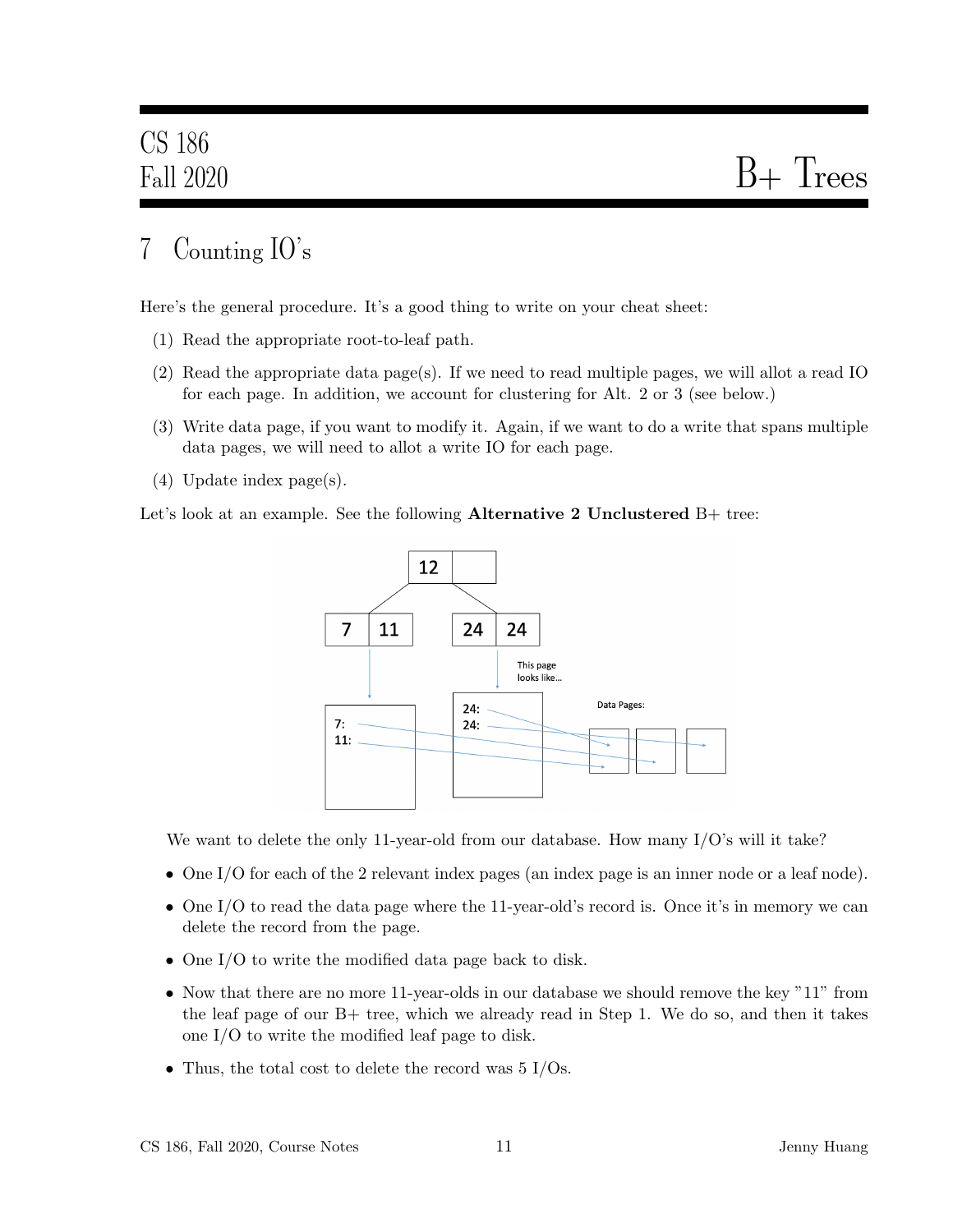## 8 Bulk Loading

The insertion procedure we discussed before is great for making additions to an existing B+ tree. If we want to construct a  $B+$  from scratch, however, we can do better. This is because if we use the insertion procedure we would have to traverse the tree each time we want to insert something new. Instead, we will use bulkloading:

- (1) Sort the data on the key the index will be built on.
- (2) Fill leaf pages until some fill factor  $f$ .
- (3) Add a pointer from parent to leaf page. If the parent overflows, we will follow a procedure similar to insertion. We will split the parent into two nodes:
	- (a) Keep d entries in  $L_1$  (this means  $d+1$  entries will go in  $L_2$ ).
	- (b) Since a parent node overflowed, we will **MOVE**  $L_2$ 's first entry into the parent.
- (4) Adjust pointers.

Let's look at an example. Let's say our fill factor is  $\frac{3}{4}$  and we want to insert  $1, \ldots, 20$  into an order  $d = 2$  tree. We will start by filling a leaf page until our fill factor:



We have filled a leaf node to the fill factor of  $\frac{3}{4}$  and added a pointer from the parent node to the leaf node. Let's continue filling:

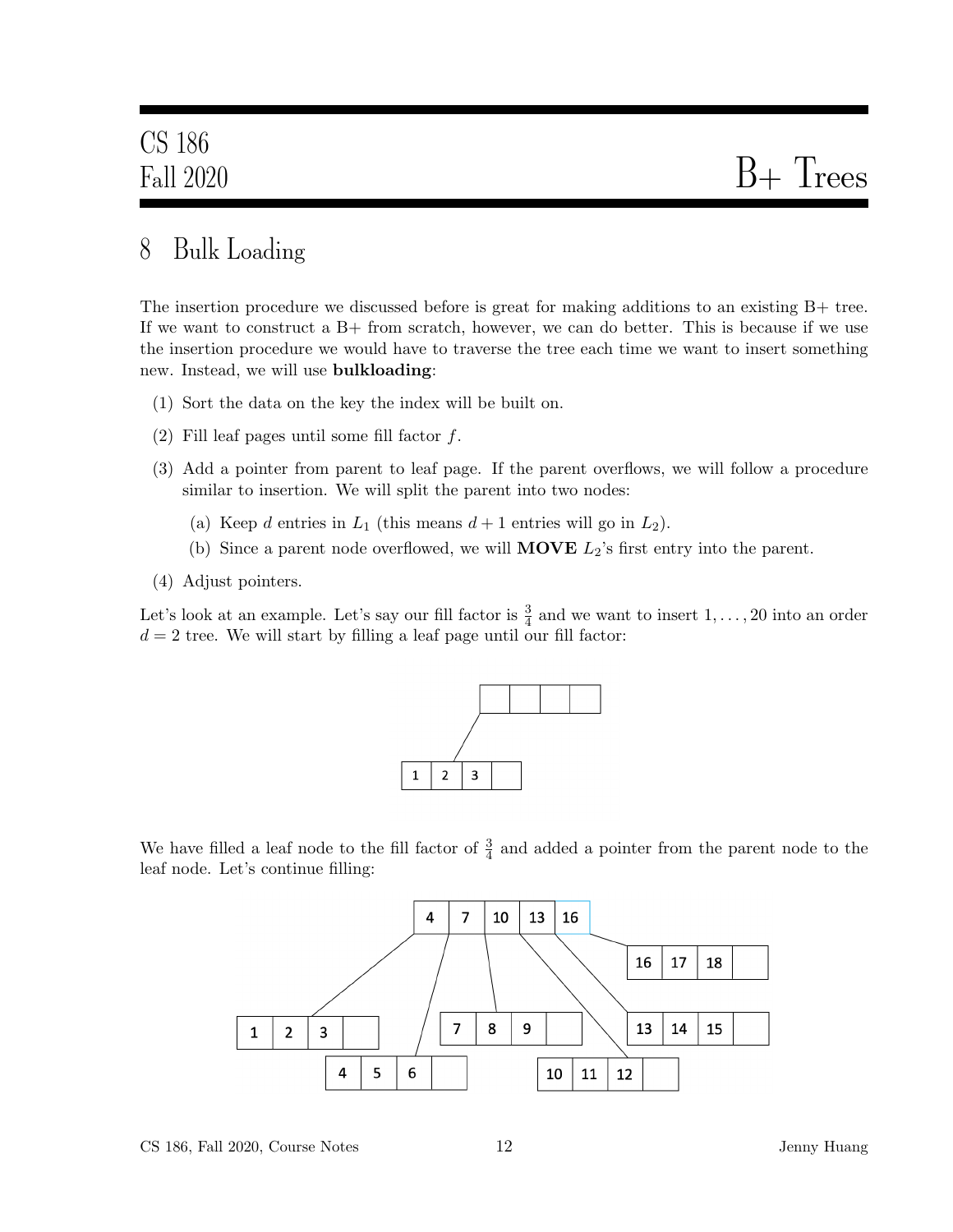In the figure above, we see that the parent node has overflowed. We will split the parent node into two nodes and create a new parent:

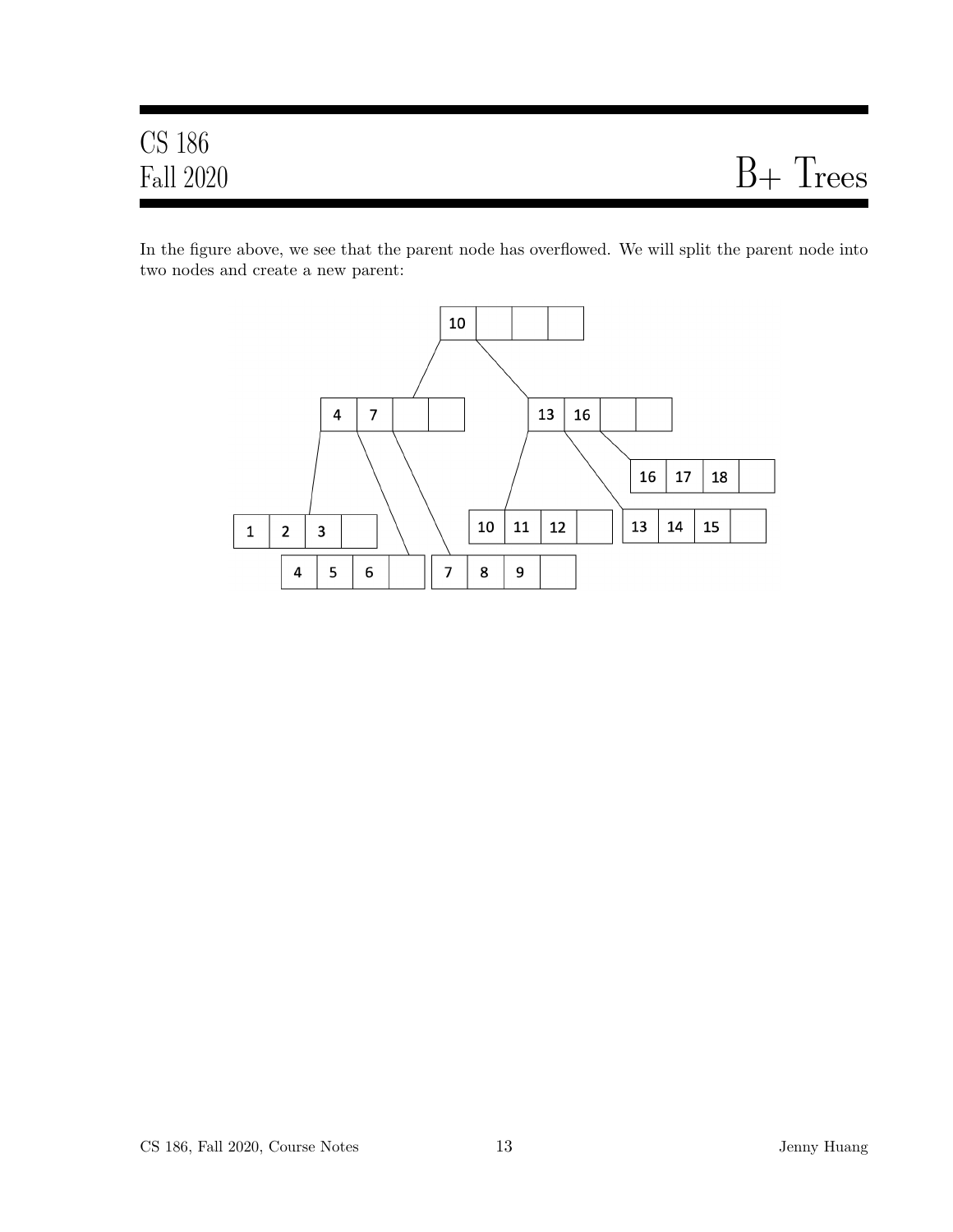### 9 Practice Questions

1. What is the maximum number of entries we can add to the following B+ tree without increasing its height?



- 2. What is the minimum number of entries we can add to the B+ tree above which will cause the height to increase?
- 3. How many I/O's would it cost to insert an entry into our table if we had a height 2, unclustered alternative 3 B+ tree in the worst case? Assume that the cache is empty at the beginning and there are at most 10 entries with the same key. Assume each page is at most  $\frac{2}{3}$  full.